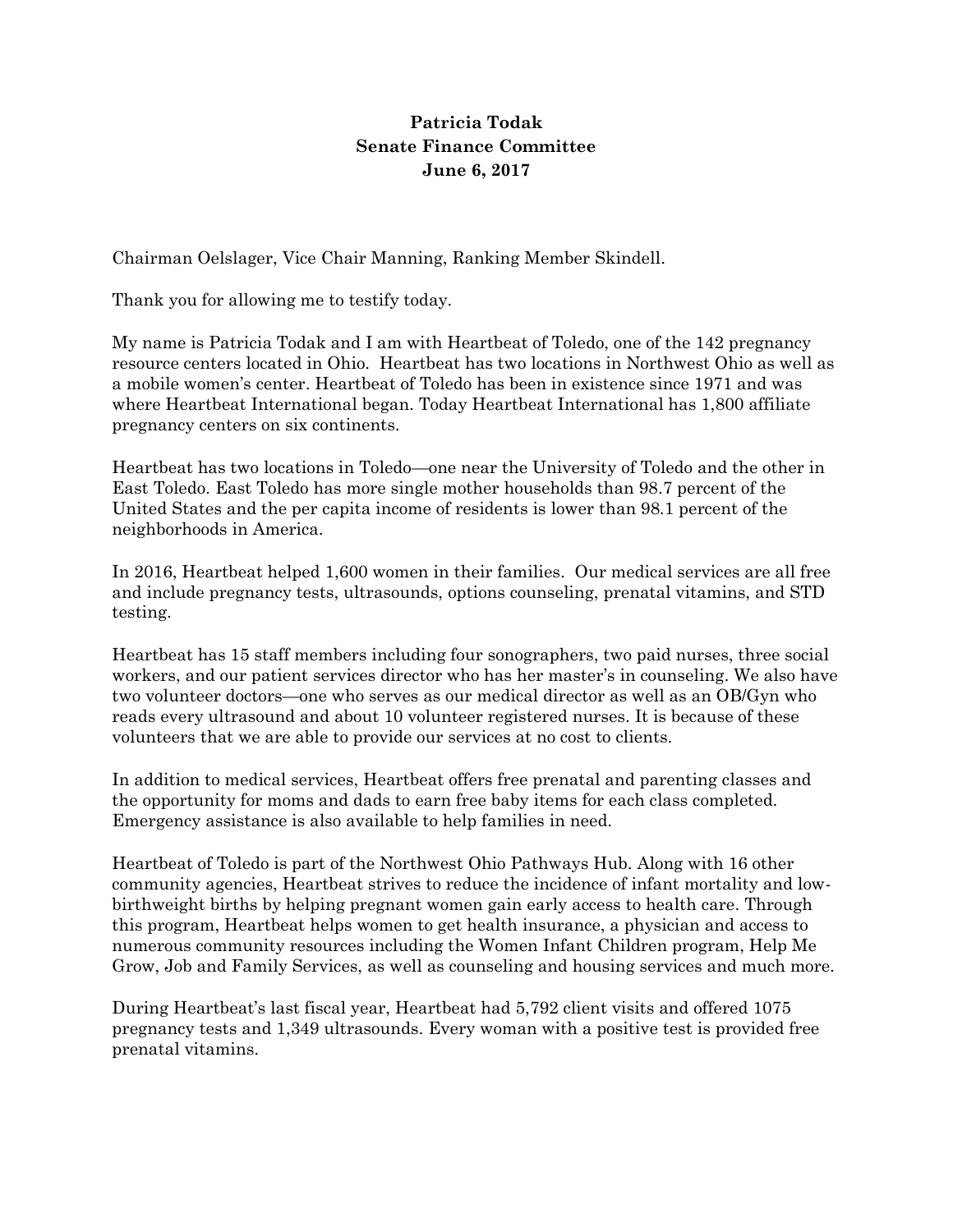Information on adoption is also provided. During the last 12 months, 10 women have pursued adoption. This is a significant increase over previous years.

In December of 2015, Heartbeat of Toledo was awarded funding as part of the Ohio Parenting and Pregnancy Program. With the help of OPP funding, we have been able to help hundreds of women and their families. In the first three months of 2017, we have served 260 TANF-eligible clients who are pregnant or have a child under 12 months old. In addition to offering free pregnancy tests, ultrasounds, and options counseling, Heartbeat offers 70 individual prenatal and parenting classes and three different group classes. The group classes have covered such topics as childbirth preparation, bonding with your baby, first-aid, and more. These group classes are in addition to one-on-one classes offered through Heartbeat's Earn While You Learn program. Parenting classes can continue into the toddler years as families strive to learn more parenting skills while earning muchneeded baby items.

Because of our participation in the Ohio Parenting and Pregnancy Program, we were able to hire an additional social worker and eliminate having volunteers serve as patient advocates. This has made a huge difference in our ability to serve women by helping them with such issues as drug abuse, depression, domestic violence, homelessness and much more.

The Ohio Parenting and Pregnancy Program funding is set to end in July of this year. It is my hope that continued Ohio Parenting and Pregnancy funding will be made available in the Ohio budget so that Heartbeat and other pregnancy centers can continue to serve the thousands of women in need of our services.

Cara\* is an example of a recent client who is benefiting from Heartbeat services.

She came into Heartbeat several weeks ago. A local hospital told her about our parenting services. After going through our parenting orientation, she began to share her story. She told us she came to our office after having a meal at a soup kitchen because she has no food in her home.

She said that she needs safe housing, she needs transportation, she needs food for herself, she needs supplies for the baby, and she needs someone to teach her how to take care of a baby.

Because Heartbeat exists and has become a source of support in our community, she was referred to us for baby supplies. But when she left, she was given so much more. She was able to meet with our community health worker and get started with getting medical care, dental care, housing, transportation, food for herself and baby, and many other community resources to set her on the path to being successful in this new stage of life.

She still has a journey ahead of her, but now she also has Heartbeat. She left feeling excited about her next steps in preparing for her baby and knowing that she has a place to help with answers.